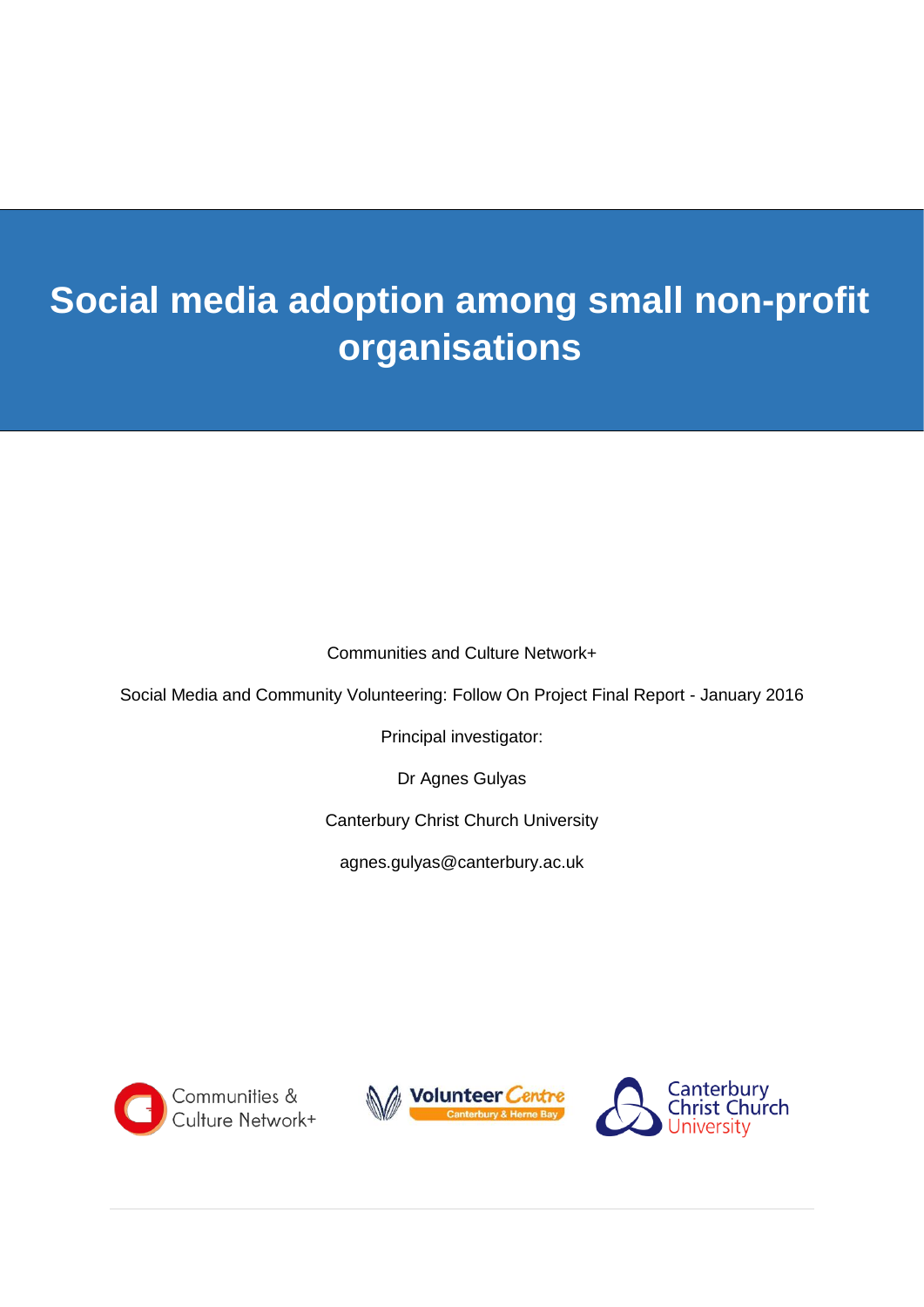## **Executive Summary**

This follow on project is an extension of the 'Social media and community volunteering' seed project. It sought to explore patterns of and views about social media adoption among small non-profit organisations and to identify mechanisms that could effectively support these organisations with their social media use.

The following findings emerged from the study:

- Social media are now part of the organisational infrastructure of small non-profits and the main ways in which they communicate with the public
- Key variables that influence social media adoption among small non-profits are size of organisation, type of financing and whether the organisation is growing or contracting
- Social media are often framed as a tool for greater 'professionalisation', but views about them are mixed and differentiated among small non-profit organisations
- Flexible and easy to access support is perceived to be most useful with social media adoption

The project informs organisations in the third sector, their stakeholders and policy makers about trends in and attitudes to social media adoption and thus has a potential impact on relevant policymaking and organisational practices. The research contributes to debates on the transformative potentials of social media especially in the context of community engagement and the non-profit sector. Canterbury and Herne Bay Volunteer Centre contributed to the study as a project partner.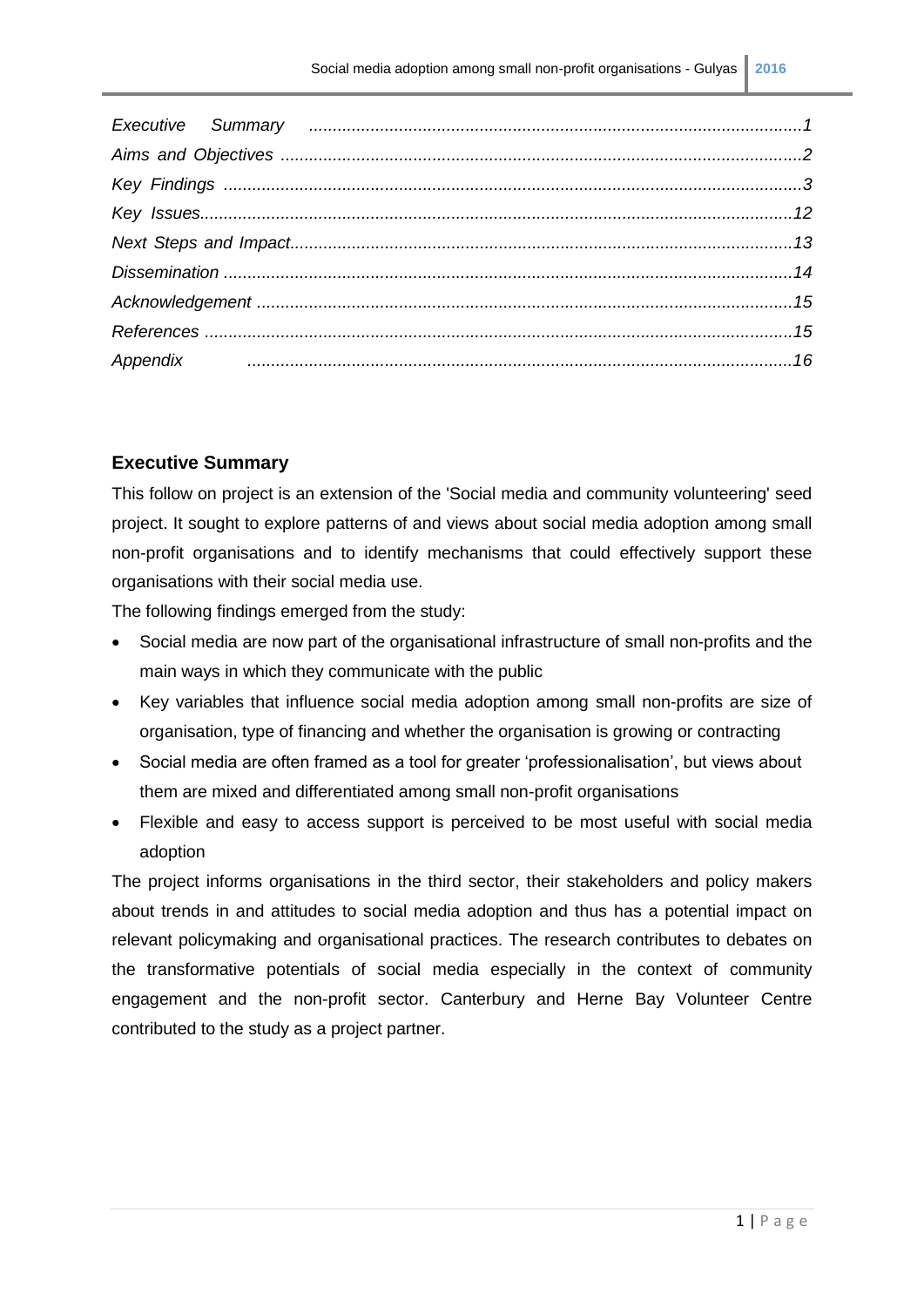#### **Aims and Objectives**

This study sought to examine opportunities offered by social media and the realities of using the tools in the context of small non-profit organisations. The project addressed four aims:

- 1) to analyse what variables influence social media adoption among small NPOs
- 2) to explore perceptions about social media among small NPOs, in particular whether it is seen as a tool for greater 'professionalisation'
- 3) to provide a forum for disseminating findings and where small NPOs and their stakeholders can examine the issues and the opportunities social media adoption present as well as explore initiatives that could benefit the sector and their communities
- 4) to make policy recommendations to relevant bodies about social media adoption among small NPOs.

The project involved a questionnaire survey and a stakeholder forum. The survey was carried out during November and December 2015 and explored social media adoption and attitudes among non-profit organisations in the UK. Participants were selected by random stratified sampling from a national database of non-profit organisations. Statistical analysis, based on 372 full replies, examined differences and similarities between sub-populations of respondents. All of the respondent organisations were small (i.e. with less than 250 employees) and a significant proportion could be considered as micro-organisations with less than 15 employees (65%). The survey included questions about the organisations' communication practices, patterns of social media use, attitudes to and knowledge of social media, as well as characteristics of the organisation such as numbers and ages of employees and volunteers, types of governance and financing. The stakeholder forum, held in December 2015, was attended by 26 small non-profit organisations, an umbrella supporting body as well as other stakeholders. The event provided a forum for exchanging ideas about social media adoption, disseminating findings, discussions about key questions of the project, as well as co-design of recommendations.



Project workshop, Canterbury, December 2015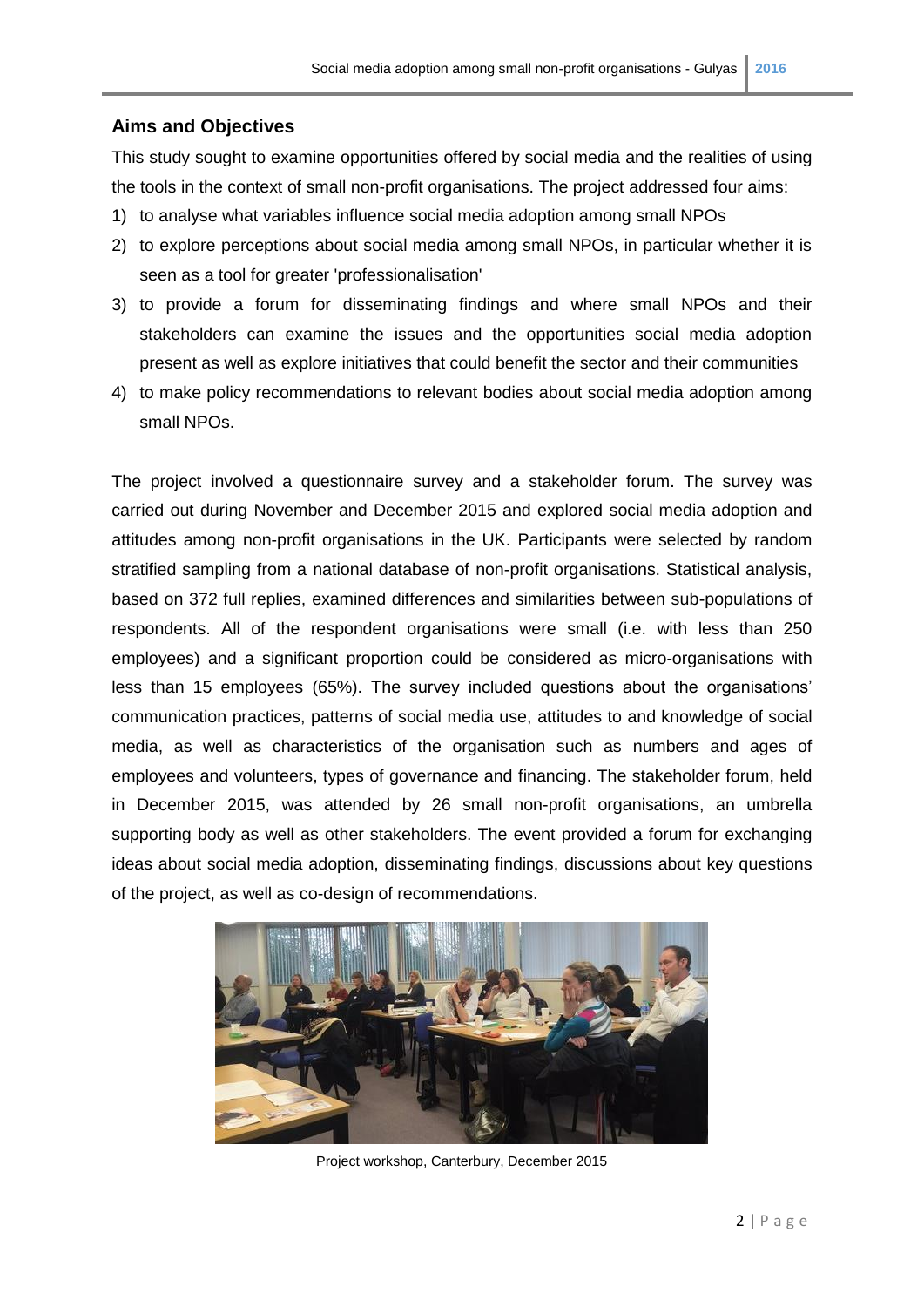## **Key Findings**

# *1) Social media are now part of the organisational infrastructure of small nonprofits and the main ways in which they communicate with the public*

The survey results revealed that social media are now considered as an everyday communication tool by most non-profit organisations. The majority of respondents reported that their organisations updated their Twitter and Facebook sites regularly (75% posted on Twitter daily or weekly and 76% updated Facebook daily or weekly) and only a small proportion (7% and 3% respectively) said they never used these platforms. Twitter and Facebook emerged as the two most popular social media sites. Social media are particularly important for non-profit organisations to communicate with the general public (see Figure 1). In fact, social media emerged as the most typical way in which non-profits communicate with the public more important than contacting them via leaflets/posters, face-to-face or email. 67% of respondents reported that typically they communicated with the public via social media, while the figures for leaflets/posters were 58%, for face-to-face communications 40% and for email 34%.

In contrast, social media were listed as being the least common way respondents communicated with both funders (22%) and with clients/beneficiaries (46.2%). Organisations typically communicated with their funders through email and with their clients face-to-face or via email (Figure 1). Similarly, when it came to communicating with members of own organisation and with other organisations in the sector, social media (25%) was the second least common form of communication. Overall, social media emerged as a more important communication tool than leaflets/posters/letters and in relation to communicating with the general public it was the most common communication form.

## **Figure 1 – Typical ways small non-profit organisations communicate with their stakeholders (% of respondents)**

|                                      | Email | Face-to- | Telephone | Social | Leaflets, Posters, |
|--------------------------------------|-------|----------|-----------|--------|--------------------|
|                                      |       | face     |           | Media  | Letters            |
| <b>Clients/Beneficiaries</b>         | 64    | 66       | 59        | 46     | 50                 |
| <b>General Public</b>                | 34    | 40       | 26        | 67     | 58                 |
| Members of own<br>organisation       | 78    | 66       | 54        | 25     | 23                 |
| <b>Funders</b>                       | 74    | 48       | 57        | 22     | 38                 |
| Other organisations in the<br>sector | 76    | 51       | 51        | 48     | 37                 |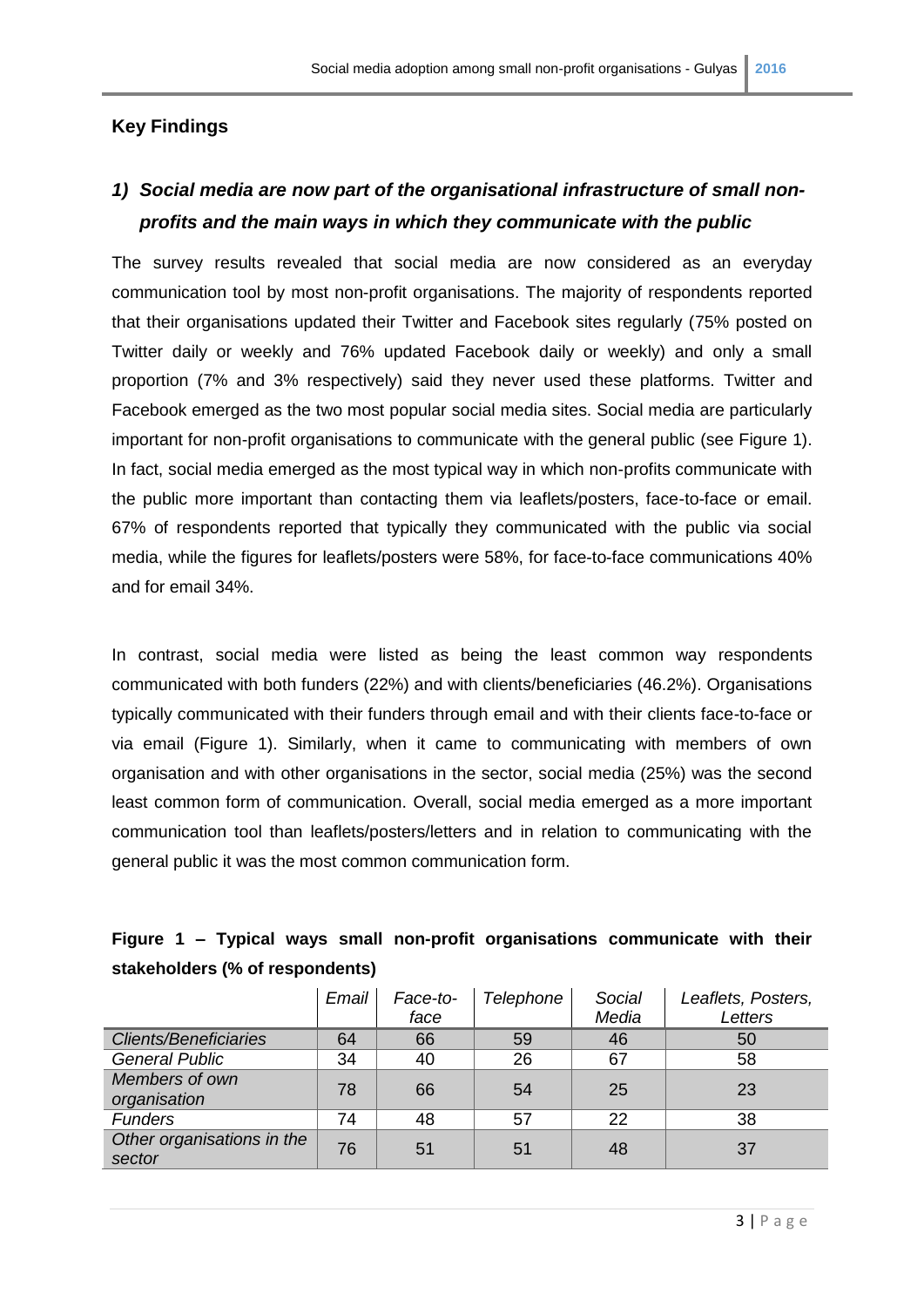The importance of social media as an external communication tool was also evident when examining why non-profit organisations used social media. 68% of respondents reported that they always used social media or used them a lot for raising awareness of their organisation or core mission (Figure 2). Organising events was also a common reason with 55% of participants saying that they used social media always or a lot for this purpose. Organisations were less likely to use social media to recruit volunteers/ employees or to fundraise. 44% of respondents reported that they never or rarely used social media to encourage donations, while 30% said that they always did or did that a lot (Figure 2).

| Figure 2 - How often small non-profit organisations use social media for each of the |  |  |  |
|--------------------------------------------------------------------------------------|--|--|--|
| following purposes (% of respondents)                                                |  |  |  |

|                                                          | Always | A lot | Sometimes | Rarely | Never |
|----------------------------------------------------------|--------|-------|-----------|--------|-------|
| To raise awareness of their<br>organisation/core mission | 30     | 38    | 22        |        | 3     |
| To encourage donations                                   | 12     | 18    | 26        | 20     | 24    |
| To organise events                                       | 23     | 32    | 28        | 12     | 5     |
| To recruit volunteers/employees                          | 18     | 23    | 36        | 14     | 11    |

Overall, these results suggest that social media have had a considerable impact on organisational practices of non-profits especially in relation to external communication and communication with the public. The survey also revealed that for a significant portion of small non-profits social media were key part of their organisational infrastructure. 52% of the respondents said that social media were essential for their organisation to carry out its work, while 25% disagreed with that statement.



Project workshop, Canterbury, December 2015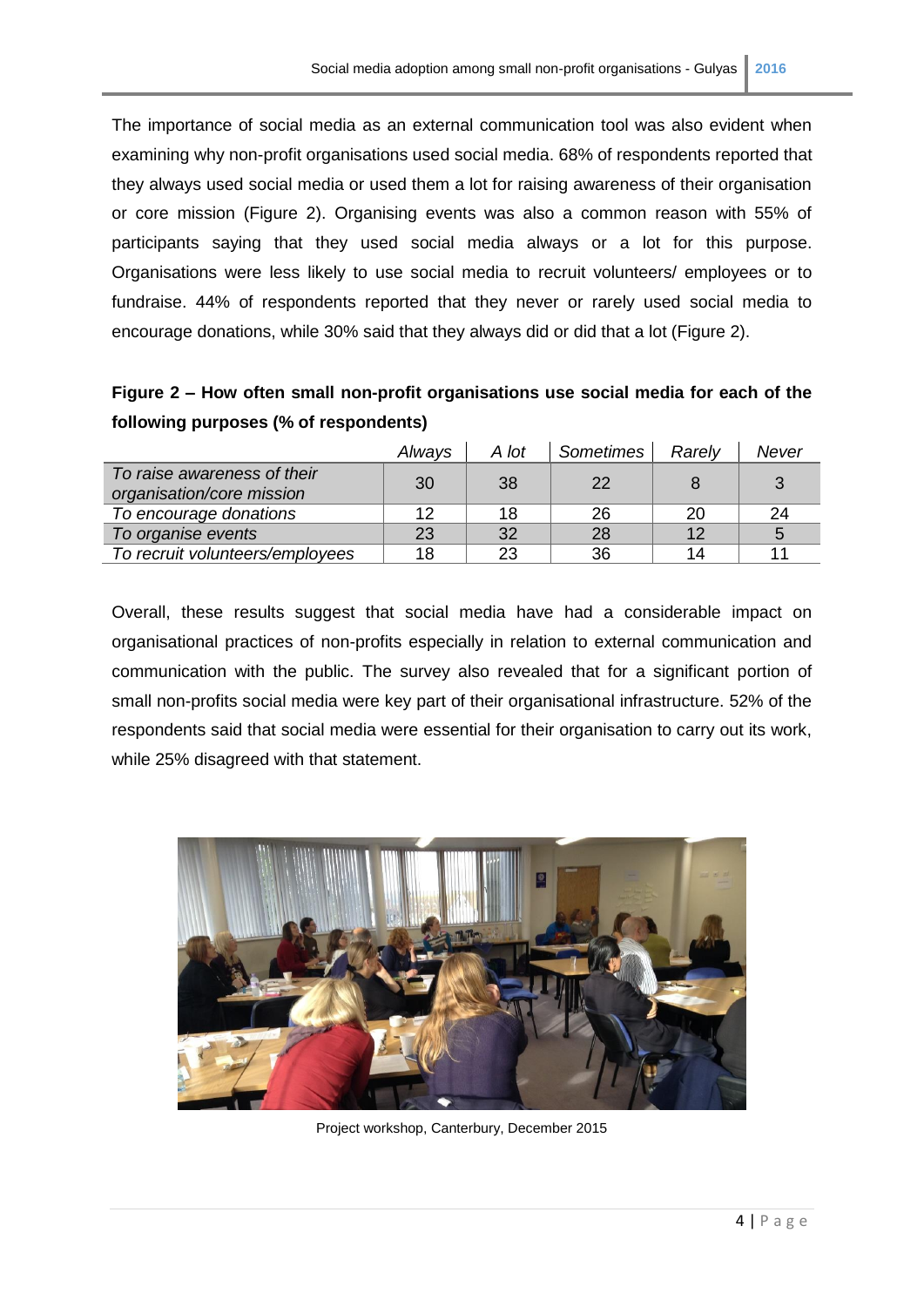# *2) Key variables that influence social media adoption among small non-profits are size of organisation, type of financing and whether the organisation is growing or contracting*

The results above already indicate that patterns of social media use varied among the surveyed non-profit organisations (see Figure 1 and 2). Responses also differed in relation to frequency of posting on the organisation's social media sites. For example, 48% reported that they updated their Twitter account daily, 27% weekly, 6% monthly, 4% less than monthly and 7% never. Organisations were also different regarding the management of social media activities. In 20% of the responding organisations the director/manager was responsible for managing social media activities, in 31% it was a dedicated employee, in 27% it was the responsibility of several employees, in 8% the volunteers and in 1% an external agency.

Flexible use and affordances are key characteristics of social media (see e.g. Majchrzak et. al 201, Nagy and Neff 2015) that allow differentiated adoption influenced by a myriad of specific variables and context. This study examined how eight key variables influenced social media adoption. These variables were: numbers of employees and volunteers (as indicators for size of organisation), age of employees, age of volunteers, age of clients, type of finance, governance (whether led by a management committee/trustees or board of directors) and whether the organisation is growing or contracting (in terms of income, number of employees and volunteers). Statistical analyses were carried out to reveal significant associations between these variables and aspects of social media adoption. The latter included which stakeholders the organisation communicated with on social media, purposes of social media use, frequency of use and how the organisation managed its social media activities. Figure 3 shows the results of these analyses indicating where significant associations were found.

Although many studies found that age was a significant predictor for social media use of individuals (see e.g. Ofcom 2015; Duggan and Brenner 2013), results of this study shows that in terms of organisational use of social media age overall was not a significant variable. Age of employees, volunteers or clients did not have a significant association with frequency or purpose of social media use in the surveyed organisations. However, there was a relation-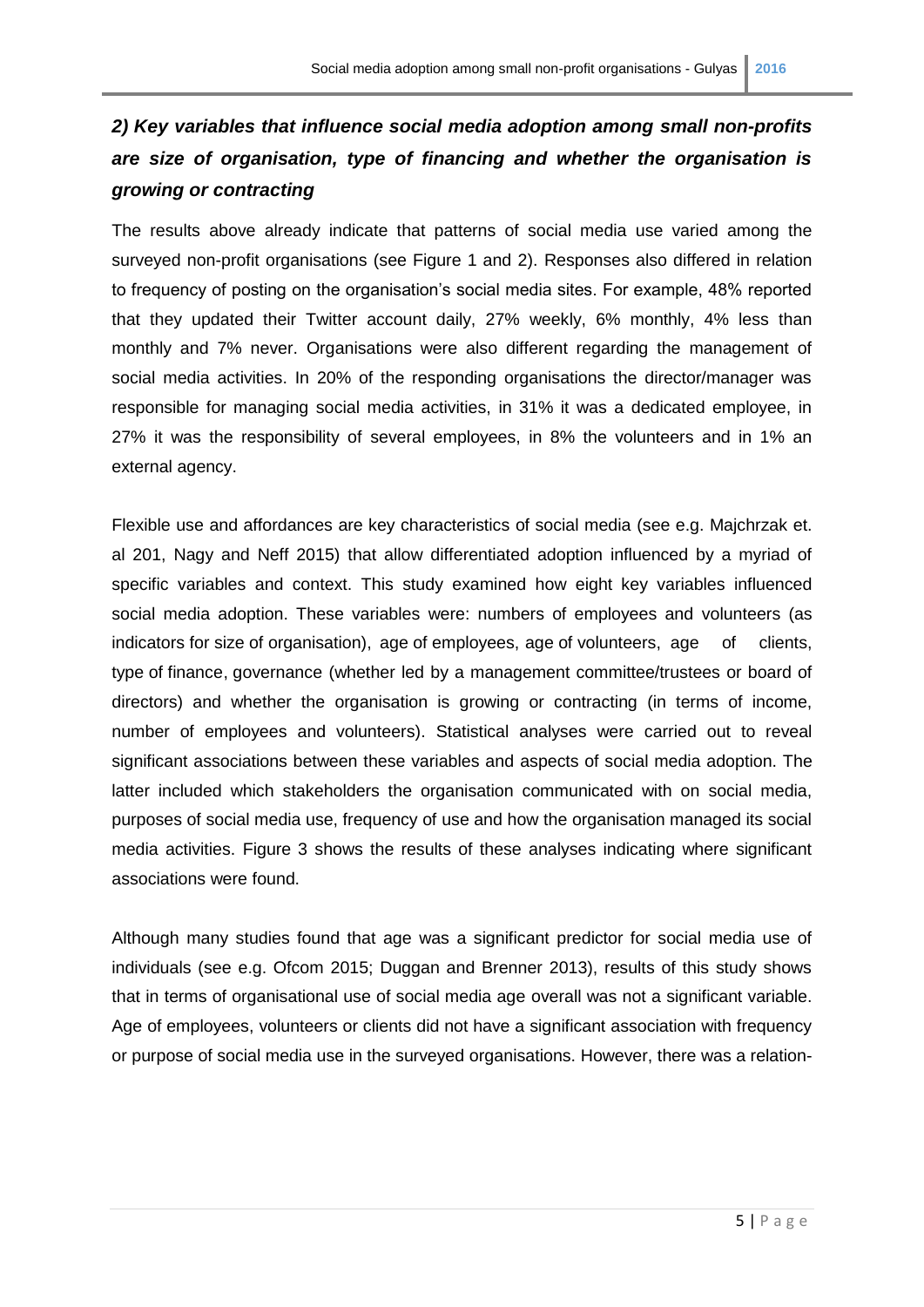|                                                                                   | No. of<br>employees                                                 | No. of volunteers                                                                 | Age of<br>employees                                             | Age of<br>volunteers                           | Age of<br>clients | Type of finance <sup><math>1</math></sup>                                                                             | Governa<br>nce <sup>2</sup>                     | Growing or contracting<br>organisation <sup>3</sup>                                                                             |
|-----------------------------------------------------------------------------------|---------------------------------------------------------------------|-----------------------------------------------------------------------------------|-----------------------------------------------------------------|------------------------------------------------|-------------------|-----------------------------------------------------------------------------------------------------------------------|-------------------------------------------------|---------------------------------------------------------------------------------------------------------------------------------|
| Whom the<br>organisation<br>communicate<br>s with on<br>social media <sup>4</sup> | • communicating<br>with clients                                     | • communicating<br>with clients<br>• communicating<br>with other<br>organisations | • communicati<br>ng with public                                 | $\bullet$ commun<br>icating<br>with<br>clients | none              | • communicating with<br>clients<br>• communicating with<br>own members<br>• communicating with<br>other organisations | $\bullet$ comm<br>unicatin<br>g with<br>clients | • communicating with<br>funders<br>• communicating with<br>other organisations                                                  |
| Purpose of<br>social media<br>use <sup>5</sup>                                    | • using social<br>media for<br>recruiting                           | • using social<br>media for<br>fundraising                                        | none                                                            | none                                           | none              | • using social media<br>for fundraising                                                                               | none                                            | • using social media for<br>fundraising<br>• using social media for<br>recruiting<br>• using social media to<br>organise events |
| Frequency of<br>using Twitter<br>and<br>Facebook <sup>6</sup>                     | • frequency of<br>using Twitter<br>• frequency of<br>using Facebook | • frequency of<br>using Twitter<br>• frequency of<br>using Facebook               | none                                                            | none                                           | none              | none                                                                                                                  | none                                            | none                                                                                                                            |
| Management<br>of social<br>media <sup>7</sup>                                     | $\bullet$ who is<br>responsible for<br>managing social<br>media     | $\bullet$ who is<br>responsible for<br>managing social<br>media                   | $\bullet$ who is<br>responsible<br>for managing<br>social media | none                                           | none              | • who is responsible<br>for managing social<br>media                                                                  | none                                            | • who is responsible for<br>managing social media                                                                               |

## **Figure 3 – Significant associations between aspects of social media adoption and organisational variables**

Categories for variables and aspects of social media adoption:

1 : Four types of financing were differentiated: donations or fundraising, membership fees or subscriptions, grants or core funding, earned income.

2 : Two categories were differentiated: management committee/trustees or board of directors.

<sup>3</sup>: Respondents were asked whether their resources have increased or decreased during the past three years in relation to funding, number of employees and volunteers.

4 : Respondents were asked about how they communicated with the following stakeholders: clients/beneficiaries, general public, members of own organisation,

funders, other organisations in the sector.

5 : Four categories were included: raising awareness, encouraging donations, organising events, recruiting volunteers/employees.

 $6$ : Respondents were asked how often they updated their Twitter and Facebook sites.

7 : Respondents were asked who in the organisation were responsible for managing social media activities, creating and posting content on social media, and responding to comments on social media: CEO/Director/Manager, one specific employee, several employees, volunteer, external agency or other.

Note: Statistical analyses were performed using Pearson's chi square. For statistical results of significant associations please see Appendix.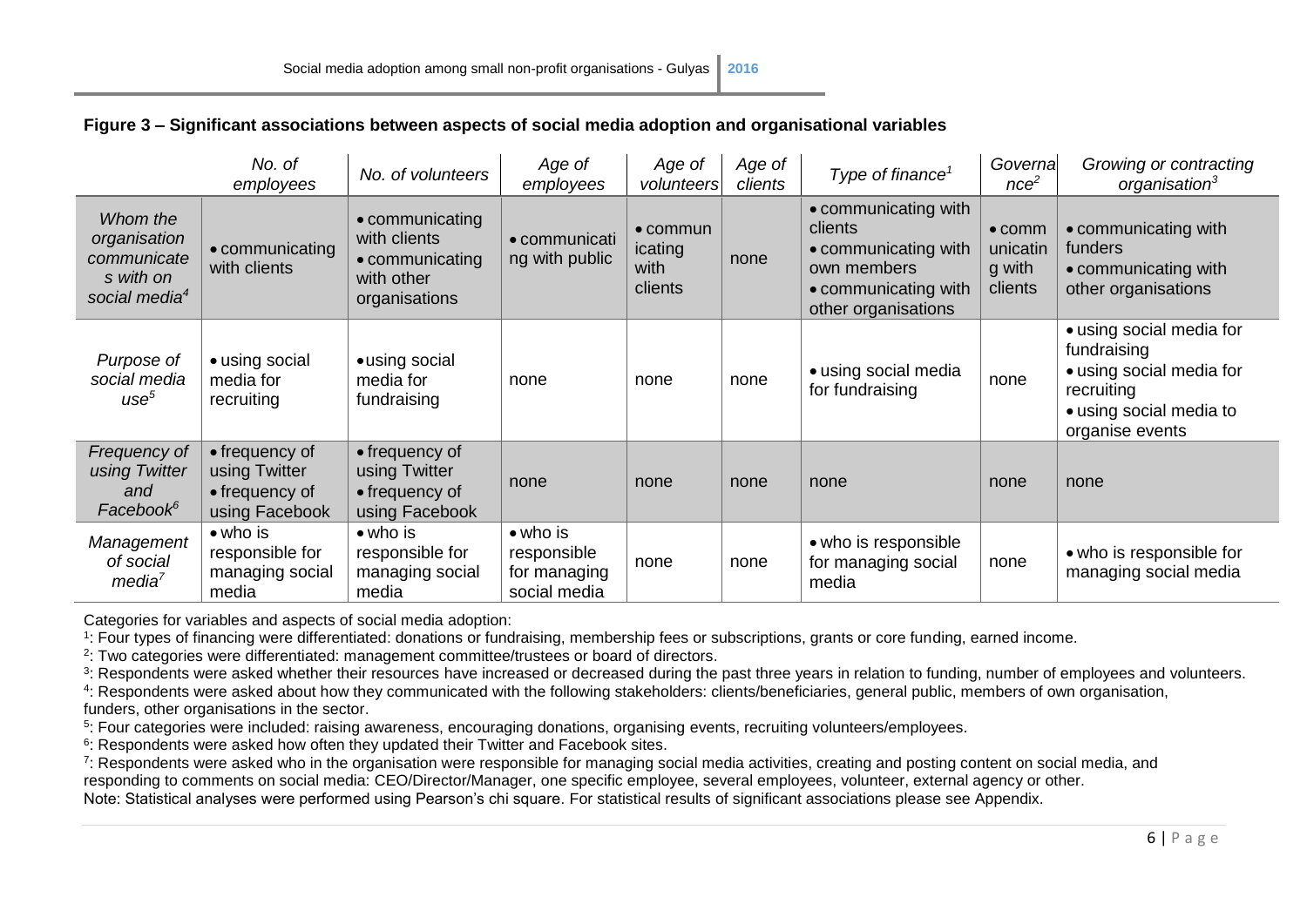ship between age of employees and the extent to which the organisations communicated with the general public and how it managed its social media activities as well as between age of volunteers and whether the organisation communicated with its clients on social media. Similarly, governance had limited associations with the studied aspects of social media adoption. The area where there was a significant relationship was in relation to communicating with clients. Those governed by a board of directors were more likely to say that they used social media to communicate with clients than those governed by a management committee/trustees.

Type of finance and whether the organisation was growing or contracting were found to have more significant associations with social media use, although neither variable had a relationship with frequency of Twitter or Facebook use. Examples for significant associations in relation to these two variables included relationship between reliance on grant funding and extent to which the organisation communicates with other organisations on social media; between reliance on donations and using social media for fundraising; between whether the organisation is growing and the extent to which it communicates with its funders on social media; between whether the organisation is growing and the extent to which it uses social media to organise events (for full list of significant associations see Appendix).

The numbers of employees and of volunteers, as indicators for size of organisation, showed significant associations in relation to all four surveyed aspects of social media use (Figure 3). Examples for significant associations included relationship between number of employees and extent to which the organisation communicates with its clients on social media; between number of volunteers and extent to which the organisation communicates with its clients and with other organisations on social media; between number of employees and using social media for recruiting; between number of volunteers and using social media for fundraising; between number of employees as well as volunteers and frequency of social media use. Thus results show that size of organisation, type of financing and whether the organisation is growing or contracting were key variables that influenced social media adoption among small non-profit organisations, while age and type of governance produced less significant associations. The findings also indicate that the organisations who were least likely to use social media were micro organisations with limited number of employees and volunteers as well as those organisations whose resources have decreased in the past three years.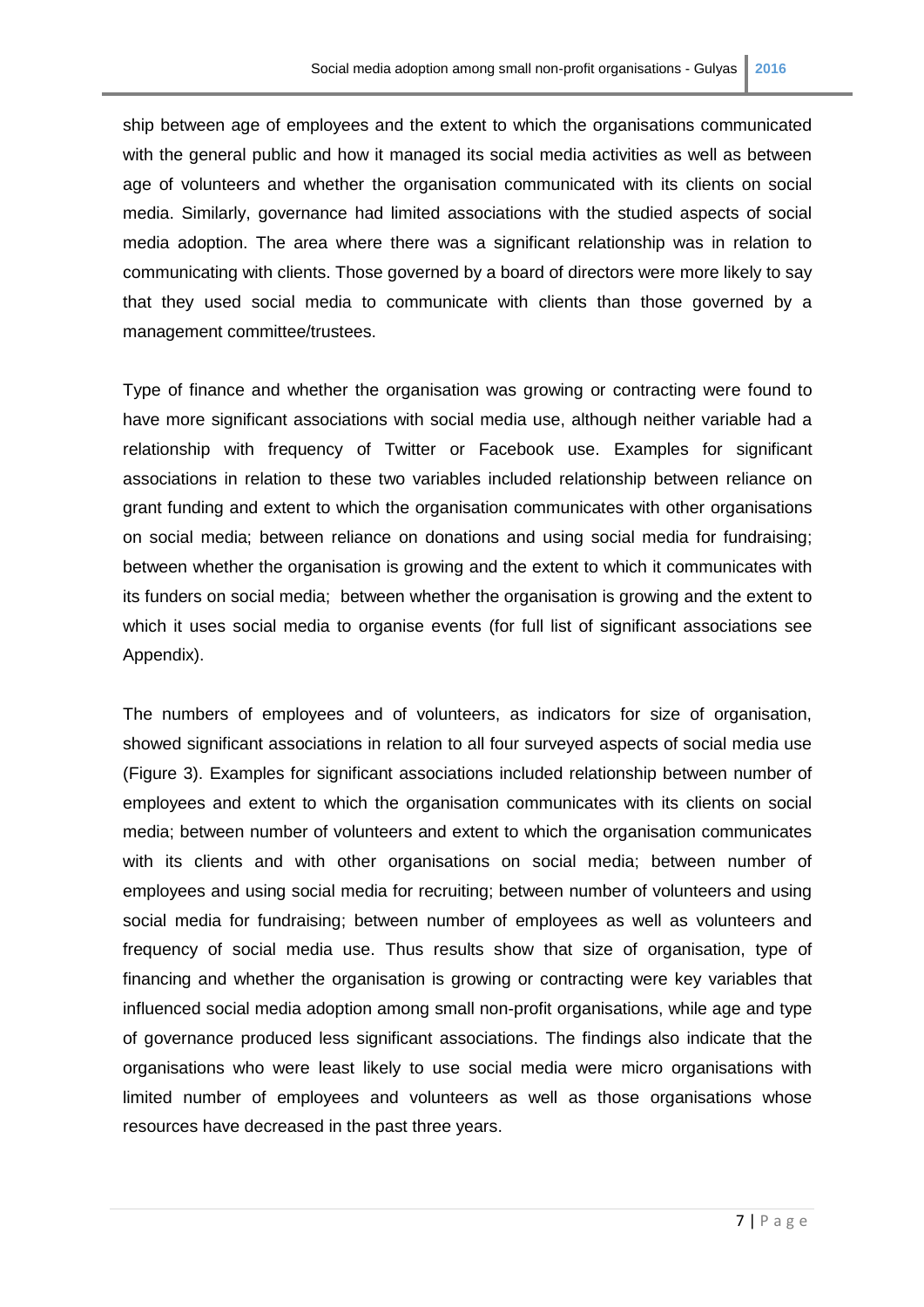# *3) Social media are often framed as a tool for greater 'professionalisation', but views about them are mixed and differentiated among small non-profit organisations*

Findings of the seed project preceding this study revealed that small non-profit organisations valued social media for the opportunities they offered but they also saw them as a source of additional pressures. This tension was also evident in the survey findings. Social media were perceived to create benefits but also problems. The majority of the respondents agreed that social media were useful to make their organisation more professional (79.2%) and this perception of the platforms as a tool for greater 'professionalisation' was important how social media were framed in the context of the third sector. Most participants also agreed that social media offered great opportunities (82.7%), and that they had a positive impact on the quality of their organisation's communication with its stakeholders (70.4%) as well as they helped the organisation to access additional resources and/or to recruit new members (65.5%) (Figure 4).

|                                                                                                                        | <b>Strongly</b><br>agree | Agree | <b>Neither</b><br>agree nor<br>disagree | Disagree       | <b>Strongly</b><br>disagree |
|------------------------------------------------------------------------------------------------------------------------|--------------------------|-------|-----------------------------------------|----------------|-----------------------------|
| Social media are essential for the<br>organisation to carry out its work                                               | 14                       | 38    | 23                                      | 21             | $\overline{4}$              |
| <b>Opportunities/Benefits</b>                                                                                          |                          |       |                                         |                |                             |
| Social media have helped the                                                                                           |                          |       |                                         |                |                             |
| organisation to access additional                                                                                      | 20                       | 46    | 23                                      | $\overline{7}$ | $\overline{4}$              |
| resources and/or recruit new members                                                                                   |                          |       |                                         |                |                             |
| Social media have had a positive impact<br>on the quality of the organisation's<br>communication with its stakeholders | 22                       | 48    | 22                                      | 6              | $\overline{2}$              |
|                                                                                                                        |                          |       |                                         |                |                             |
| Social media offer great opportunities for<br>their organisation                                                       | 31                       | 52    | 15                                      | $\overline{2}$ | $\overline{0}$              |
| Social media are useful tools to make<br>their organisation more professional                                          | 23                       | 56    | 16                                      | 5              | 0                           |
| <b>Pressures/Issues</b>                                                                                                |                          |       |                                         |                |                             |
| Using social media is putting additional<br>pressure on the organisation                                               | 6                        | 31    | 25                                      | 29             | 11                          |
| Organisation does not have the<br>resources to use social media effectively                                            | 11                       | 25    | 17                                      | 35             | 12                          |
| The organisation does not have the<br>knowledge or skills to use social media<br>effectively                           | 5                        | 18    | 18                                      | 38             | 21                          |
| Funders expect the organisation to be<br>active on social media which means<br>extra pressure                          | 5                        | 24    | 40                                      | 26             | 5                           |

### **Figure 4 – Views on the impact of social media (% of respondents)**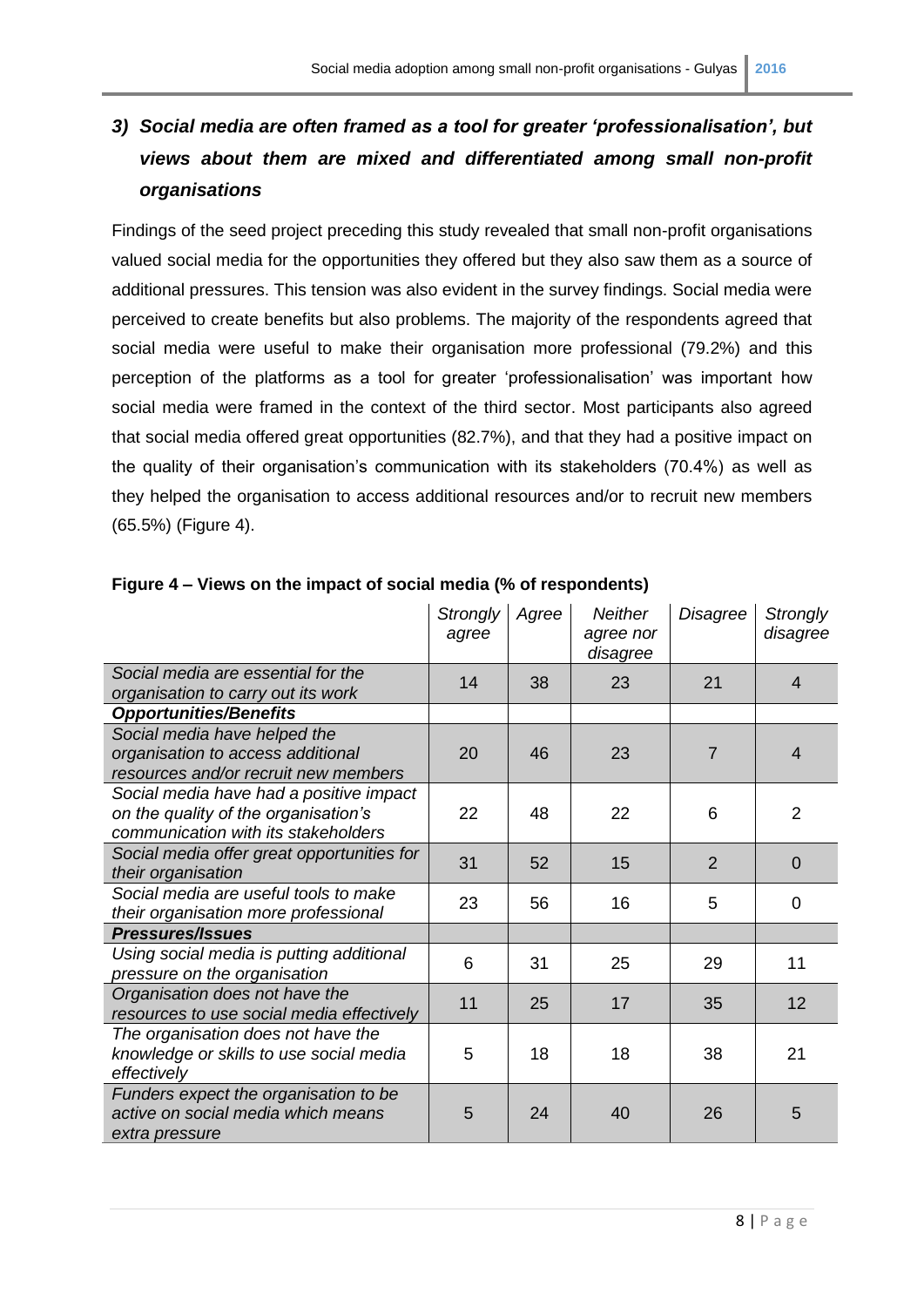However, more than a third of respondents felt that their organisation did not have the resources to use social media effectively (36.4%) and that the use of social media was putting additional pressure on their organisation (36.3%). 29% also agreed that funders expected the organisation to be active on social media which created extra pressure. And over a fifth (22.6%) felt that their organisation did not have the knowledge or skills to use social media effectively. These figures, however, suggest contrasting views on the issues. Participants were more in agreement about the opportunities and benefits social media offered, but more divided about how essential social media were for their organisations and about the pressures and issues around social media adoption. For example, 37% of respondents thought that social media were putting additional pressure on their organisation, while 40% disagreed and 25% neither agreed nor disagreed.

Further analysis of data suggests that organisational variables influenced perceptions of social media and that particular patterns of social media use are associated with particular set of views. For example, there was a significant positive correlation between how useful respondents found social media regarding opportunities and benefits and how often they reported the organisation was updating its Twitter ( $\rho = .411$ ,  $p < .001$ ) and Facebook sites ( $\rho$  $=$  .432, p  $<$  .001). There was also a significant positive correlation between how useful participants thought social media were and the number of employees their organisation had ( $\rho$  = .155,  $p = .010$ ), in other words, the more employees the organisation had the more useful social media were perceived to be. The number of volunteers, however, did not significantly correlate with how useful social media were perceived ( $p = -0.043$ ,  $p = 0.483$ ). In fact, there was a positive correlation between the number of volunteers the organisation had and the levels of pressure respondents attributed to social media ( $p = .166$ ,  $p = .006$ ) suggesting that the more volunteers the organisation had the more pressure respondents felt social media created.



Project workshop, Canterbury, December 2015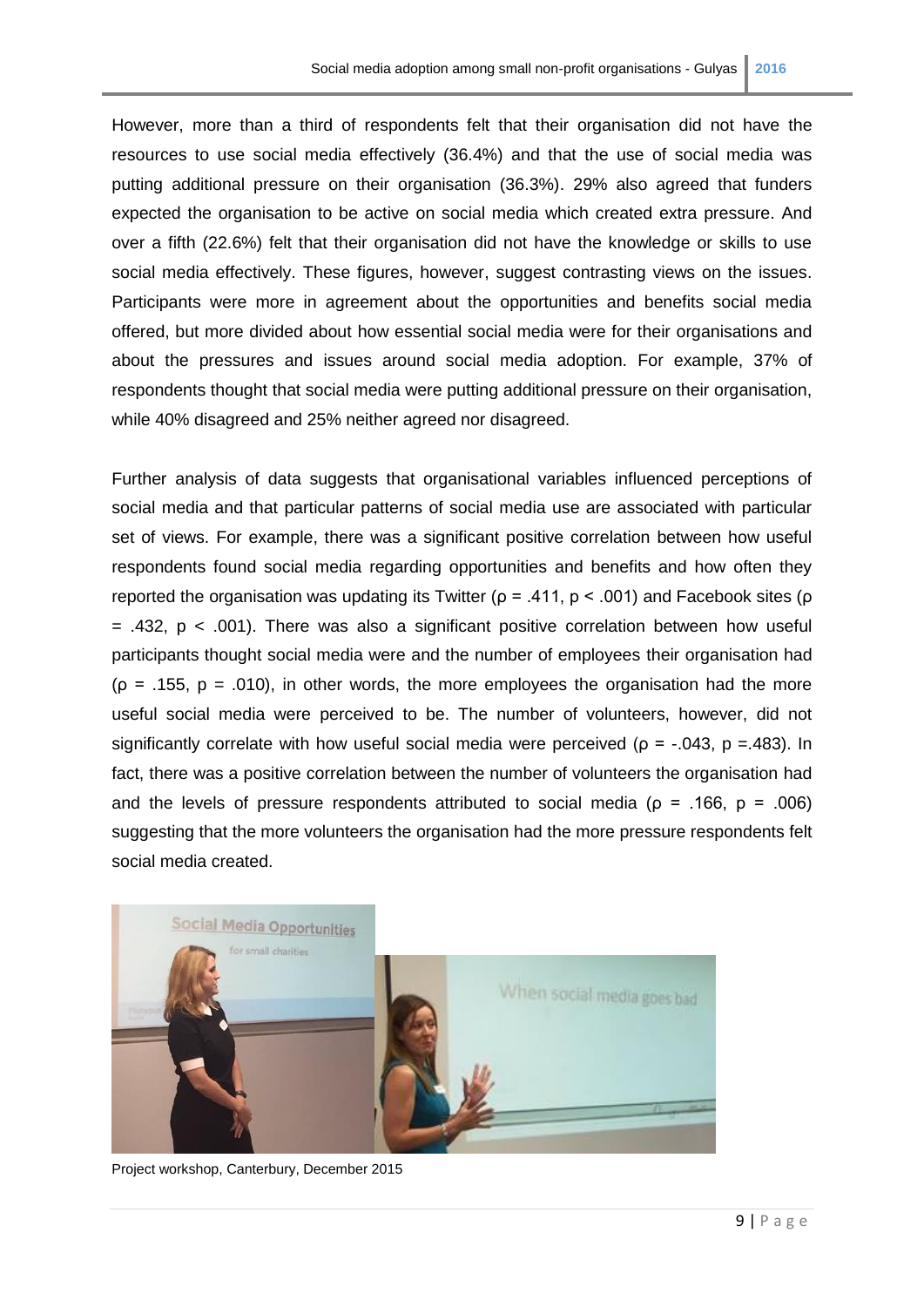

Project workshop, Canterbury, December 2015

# *4) Flexible and easy to access support is perceived to be most useful with social media adoption*

One strand of the project explored the ways in which small non-profit organisations could be supported with social media adoption. Such support is justified for two policy reasons: first, to realise the opportunities the tools do offer, and second to address the issue of digital inequalities in the third sector. As the findings above illustrate certain groups of small nonprofit organisations, especially those who are micro-sized, rely on a lot of volunteers and whose resources have decreased in the past three years, struggle with using and implementing social media. These organisations and all of those who reported extra pressure and issues with knowledge and skills around social media adoption (see Figure 4) could be supported in a variety of ways.

The project workshop identified two main categories of relevant support mechanisms. The first category relates to access to designated funding or resources that could help third sector organisations. Social media implementation and use requires resources (e.g. staff time and access to equipment such as a smartphone). At the moment there are no designated funding opportunities and a sizeable portion of non-profit organisations (36% in the survey) do not have adequate resources in this area as the following comment exemplifies:

"Our issue is having the staff resource to dedicate to social media - we have staff with the know-how but they do not have the time to dedicate. [Social media] is highly timeconsuming." (Comment from survey participant)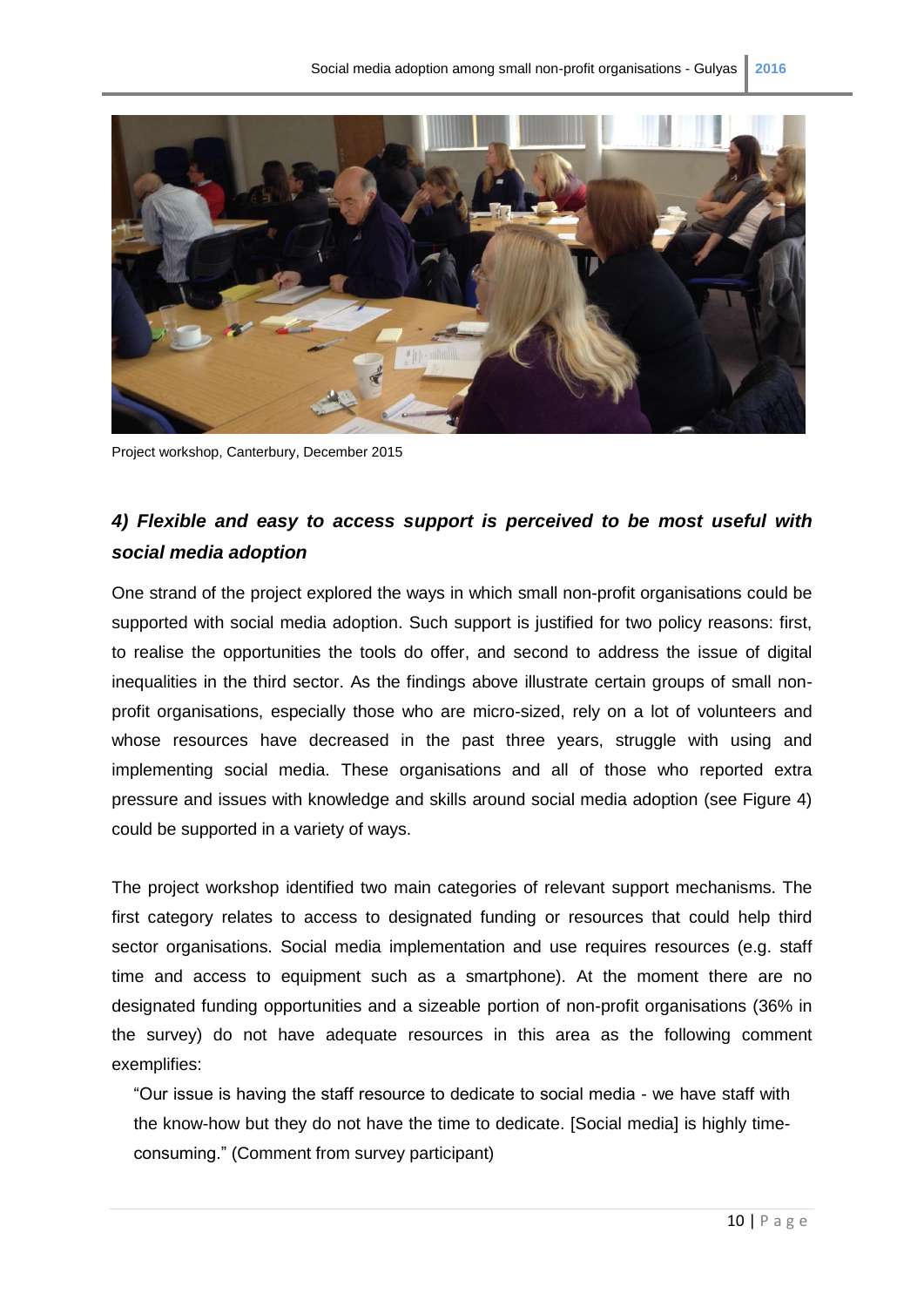The second category involves access to training and advice about using social media. The survey asked respondents what forms of support their organisation would find useful (Figure 5). Of the available options access to free online resources about social media use was perceived to be most useful by participants followed by attendance of relevant workshops and having a social media mentor/buddy. Views were more divided regarding options about volunteers taking over the organisation's social media activities and sharing resources with other small non-profit organisations. Further analysis of the data revealed that these views were influenced by to what extent respondents found social media useful or as a source of additional pressure. Factor analysis showed a significant positive correlation between how useful participants thought social media were and how valuable they rated free online resources ( $p = .186$ ,  $p = .002$ ), in other words the more useful organisations rated social media the more useful they were likely to find free online resources. In contrast, there was a positive correlation between perceiving social media as additional pressure and finding all the other listed forms of support useful suggesting that organisations that struggle more with social media adoption prefer more intensive, one-to-one support.

# **Figure 5 – Perceived usefulness of different ways to support non-profit organisations with social media adoption (% of respondents)**

|                                                                             | <b>Essential</b> | Very | Somewhat | Α<br>little | Not<br>at all |
|-----------------------------------------------------------------------------|------------------|------|----------|-------------|---------------|
| Free online resources                                                       | 21               | 42   | 25       | 10          | 2             |
| Workshops on social media                                                   | 10               | 36   | 32       | 16          |               |
| Social media mentor/buddy                                                   | 9                | 36   | 29       | 15          | 11            |
| Regular social media surgeries                                              | 8                | 25   | 36       | 20          | 12            |
| Volunteers who could take over running<br>social media                      | 11               | 33   | 19       | 13          | 24            |
| Sharing social media resources with other<br>small non-profit organisations | 6                | 24   | 28       | 18          | 24            |

Additional qualitative comments from the survey and the workshop revealed that respondents had varied views about specific support as the following illustrative list of ideas illustrates:

"Assistance with communications strategy - who when what and how many"

"Feedback on how effective is our use of social media"

"Signposting organisations/resources that would help promote our social media feeds and activities"

"Trend watch- e.g. help to keep on top of latest developments"

"Via professional membership organisation who could organise regular 'road show' surgeries"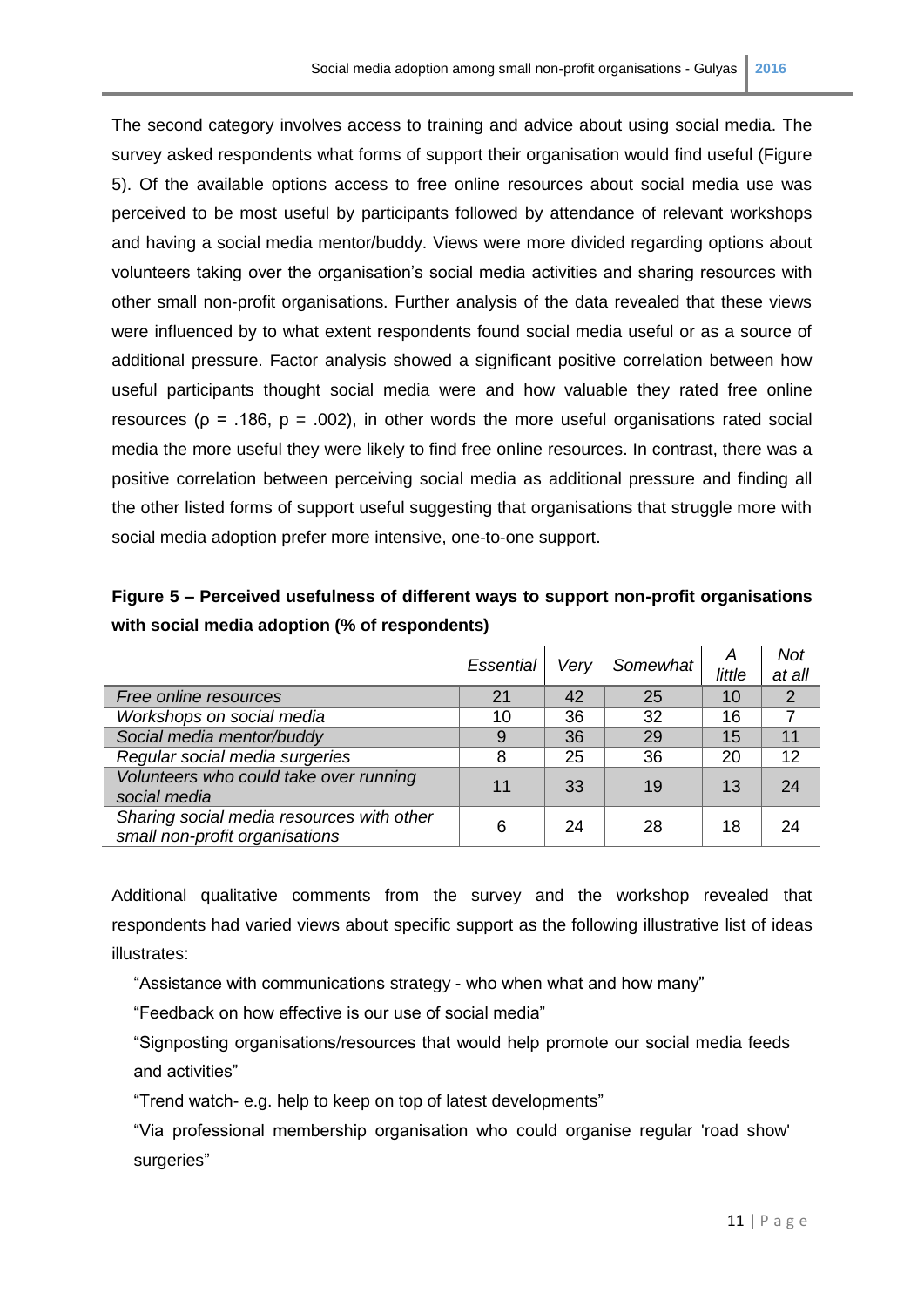"Online network of other similar organisations for sharing resources and asking advice"

"Online interactive help"

"Marketing/self-promotion training"

These findings suggest that support mechanisms need to be flexible and tailored to the needs of the organisation but as Figure 5 results illustrate access to free online resources about social media use in the third sector would help a wide range of organisations.

#### **Key Issues**

Bearing in mind the limitations of this exploratory study some key issues can be noted in relation to social media adoption in the third sector and by small non-profit organisations in particular. First, that social media can now be considered as part of the organisational infrastructure of non-profits and the tools offer valuable opportunities to enhance the work and operation of these organisations. Similarly to other sectors, there is an emphasis on using social media to communicate and developing new types of relationship with the public. However, this study argues that a distinctive feature of social media adoption in the third sector is that these platforms are also framed as a tool for greater 'professionalisation'. This suggests some underlying tensions around how and why social media are used, an issue that needs further investigations in future research.

Findings of this study also showed that social media adoption is differentiated influenced by organisational variables and accentuated by the flexibility and affordances of social media platforms. As noted above certain groups of small non-profit organisations, especially those who are micro-sized, rely on a lot of volunteers and whose resources have decreased in the past three years, struggle with using and implementing social media and by extension with adapting to the digital age. This is a significant issue as these organisations play a crucial role in the communities they serve and their beneficiaries are often individuals who are disadvantaged and less confident users of digital platforms or have difficulties accessing them. What this means is that policies such as the 'Digital by Default' do not just disadvantage individuals (Digital by Default 2016) but also organisations in the third sector.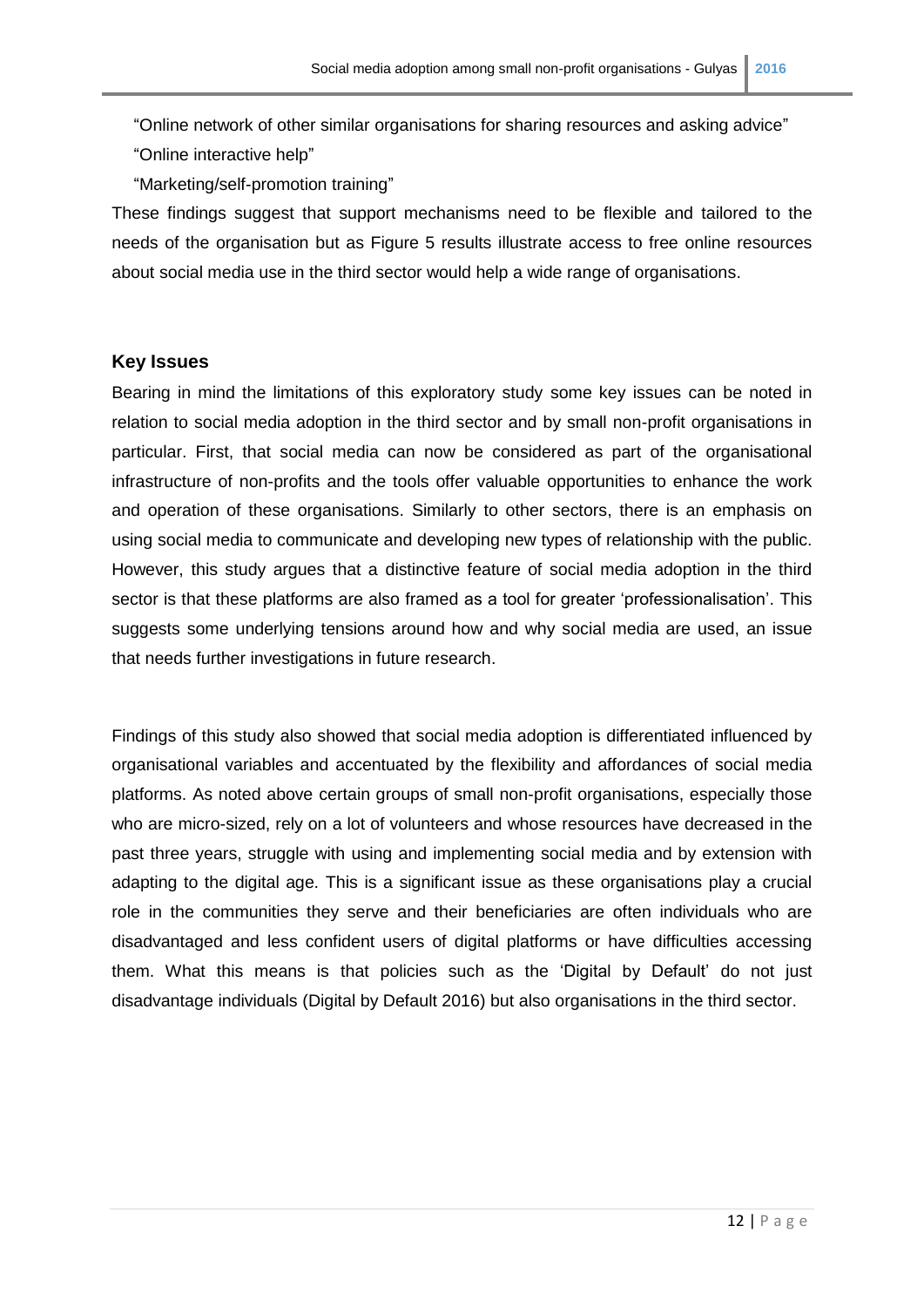

Project workshop, Canterbury, December 2015

#### **Next Steps and Impact**

This follow on project together with its preceding seed study has provided some useful insights about an under-researched subject area and has also raised questions for future research. The study has limitations that have to be taken into considerations but these also highlight some future research directions. The limitations include general weaknesses of a quantitative methodology including lack of qualitative insights, as well as a limit to how many variables the survey could explore. Arguably, more comprehensive studies using different methodologies would help us to better understand social media adoption by non-profit organisations.

Impact of the project has been mainly limited to the project workshop so far as the empirical analysis has just been completed. The workshop, which was attended by 26 organisations, included presentations from small non-profit organisations as well as their stakeholders about their experiences with and views about social media adoption. It also provided forum for disseminate initial findings of the project and discuss opportunities as well as issues around social media use in small non-profit organisations. The workshop also included activities around identifying and ranking support mechanisms and policy initiatives in relation to social media adoption in the third sector. At the end of the event 94% of participants agreed that the content was relevant, 83% said that they were likely to adapt ideas from the workshop in their organisation and 88% said that they would like to attend similar workshops in the future. Qualitative feedback from the workshop included:

"Thank-you for allowing me to enhance my knowledge around social media. This has enabled me to have an informed decision regarding how we promote social media in our organisation in the future. I walked in this morning with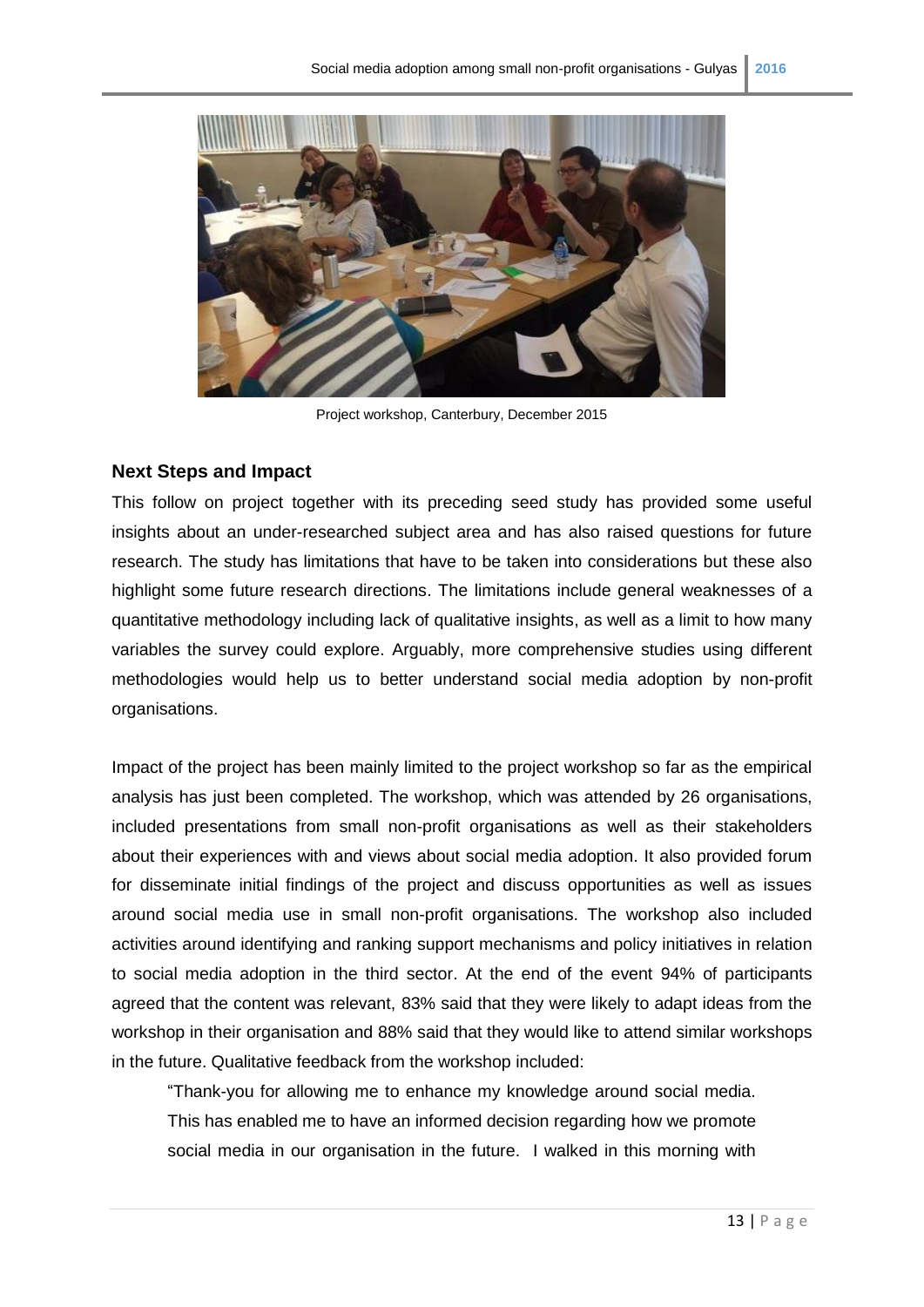reservations about social media and will walk away converted to the benefits so thank-you!" (Workshop delegate)

"This is a great resource for small organisations. It's accessible and the content was very relevant." (Workshop delegate)

"Very informative and prompted some good discussion." (Workshop delegate)

Developing impact is key in taking the study forward. There are two immediate plans. First, the PI is developing a KE project that aims to develop support for small non-profit organisations in relation to social media adoption. Building on findings of this project it will co-design with relevant stakeholders support mechanisms that were identified as most useful and monitor their effectiveness. The KE project, which will be supported by the Centre for Research on Communities and Cultures at the School of Media, Art and Design, Canterbury Christ Church University, aims to develop the impact of the study by informing and enabling organisations in the third sector.

Second, the project findings are informing the design of another study the PI is embarking on about local communication and news online. A strand of this research is exploring local communication in relation to third sector organisations in the community and this will build on some of the findings of the project. Apart from these two immediate next steps the PI also aims to develop a next phase for the study which would involve content and network analysis of how small non-profit organisations use social media.

#### **Dissemination**

Findings are disseminated to both academic and non academic audiences. Initial findings were disseminated at the project workshop in December 2015 that was attended by non academic delegates. Another project output, the policy report, is sent to relevant bodies targeting non academic audiences especially stakeholders and policy makers in the third sector. In addition, summary of the findings will be published on relevant online sites in an infographic targeting the interested general public. Research outputs for academic audiences include a journal article to be submitted to the journal of *New Media, New Society*  and a paper at a relevant conference (e.g. ECREA 2016 or MeCCSA 2017).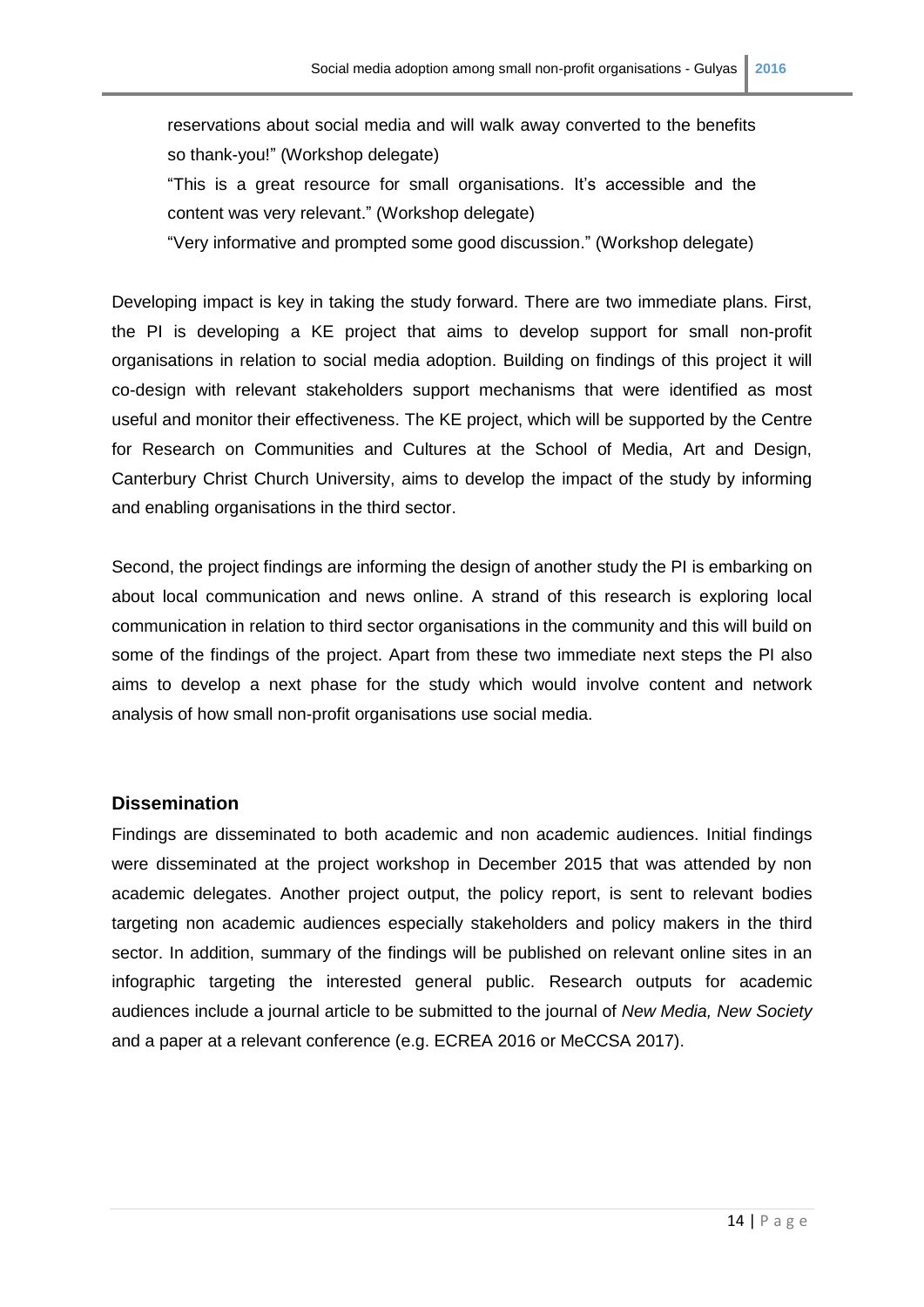#### **Acknowledgement**

I would like to thank the non-profit organisations who participated in the study. Also, many thanks to Alex Krutnik at Canterbury and Herne Bay Volunteer Centre for his support as a partner organisation, to Dr Tammy Dempster for being a brilliant research assistant and to Clement Akran who helped out at the workshop as a student researcher. Thank you too to the Communities and Culture Network+ who funded the study.



Project workshop, Canterbury, December 2015

#### **References**

- Duggan M. and Brenner J. 2013. *The Demographics of Social Media Users — 2012.*  PewResearch Center, February 2013.
- Guo, G. and G. Saxton. 2014. 'Tweeting Social Change: How Social Media Are Changing Nonprofit Advocacy' in: *Nonprofit and Voluntary Sector Quarterly*, 43(1), pp 57-79.

Kanter, B. and A. Fine. 2010. *The Networked NonProfit*, San Francisco: John Wiley & Sons.

- Majchrzak A., Faraj S., Kane G. and Azad B. 2013. 'The Contradictory Influence of Social Media Affordances on Online Communal Knowledge Sharing' in: *Journal of Computer-Mediated Communication* 19 (2013) 38–55.
- Miranda, A. and A. Steiner. 2012. *About that First* Tweet, Social Misfits Media and Unity Trust Bank.
- Nagy P. and Neff G. 2015. 'Imagined affordance: reconstructing a keyword for communication theory' in: *Social Media + Society*, July-December 2015: 1–9.
- Ofcom 2015. *Adults' media use and attitudes* Research Document, May 2015.
- Thornham. H., Bassett, C., Nikolopoulou, M., Wallace, C. and Gómez Cruz, E. (2016) *Digital by Default*, Communities and Culture Network +, Report.
- Wirgau, J., K. Farley and C. Jensen. 2010. 'Is business discourse colonizing philanthropy? A critical discourse analysis of (PRODUCT) RED', in: *Voluntas: International Journal of Voluntary & Nonprofit Organizations*, 21(4), pp 611-630.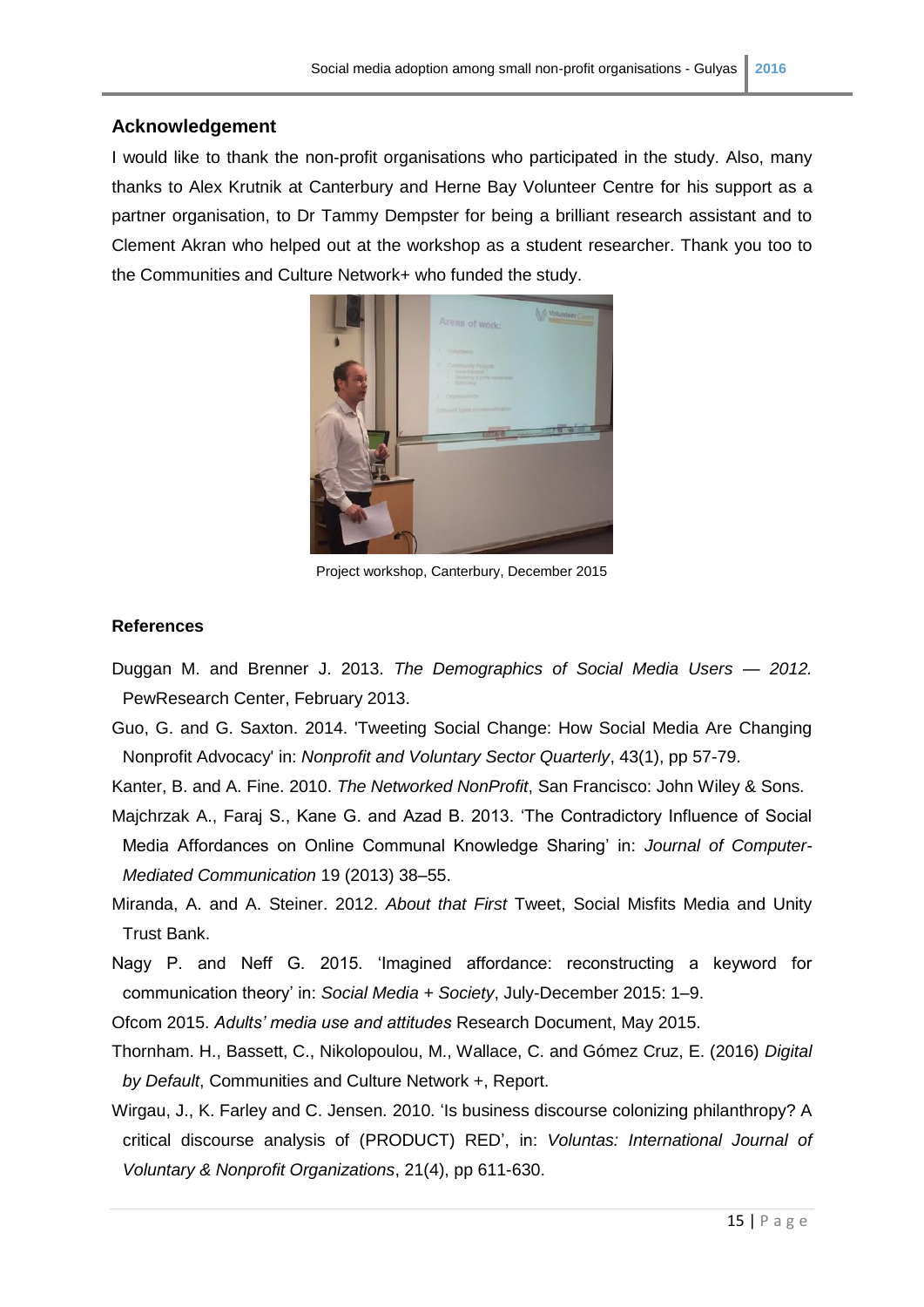## **Appendix**

# **Statistical results of significant associations between aspects of social media adoption and organisational variables**

## *Number of employees and volunteers*

- The number of employees and whether or not they usually use social media to contact clients/beneficiaries,  $\chi^2$  (2) = 6.3,  $p = .044$ .
- The number of volunteers and whether or not they usually use social media to contact clients/beneficiaries,  $\chi^2$  (2) = 8.7,  $p = .013$ .
- The number of volunteers and whether or not they usually use social media to contact other organisations,  $\chi^2$  (2) = 7.1,  $p = .029$ .
- The number of volunteers and how often they use social media for raising awareness of the organisation or core mission,  $x^2$  (2) = 6.2, p = .045.
- The number of volunteers and how often they use social media for encouraging donations,  $x(2) = 9.7$ ,  $p = .008$ .
- The number of employees and how often they use social media for recruiting,  $\chi^2$  (2) = 13.5,  $p = .001$ .
- Between the number of employees and how often they reported using Twitter,  $\chi^2$  (2)  $= 6.2, p = .045.$
- Between the number of volunteers and how often they reported that their organisation posted on Twitter,  $x^2$  (2) = 3.7, p = .157.
- The number of employees the organisations reported having was significantly associated with how frequently they post on Facebook, *χ2 (2)* = 18.0, *p* < .001.
- Whether or not the CEO/Director/Manager is responsible for the organisation's social media activities and the number of employees, χ2 (2) = 8.4, *p* = .015.
- Whether or not social media activities were the responsibility of several employees and the number of employees they said they had,  $\chi$ 2 (2) = 24.8,  $p$  < .001.
- The number of employees they reported having and whether or not they said a volunteer was in charge of their social media activities,  $\chi^2(2) = 16.4$ ,  $p < .001$ .
- The number of volunteers the NPOs reported having was also significantly associated with whether or not they said a volunteer was in charge of their social media activities,  $\chi^2$  (2) = 6.6,  $p = .035$ .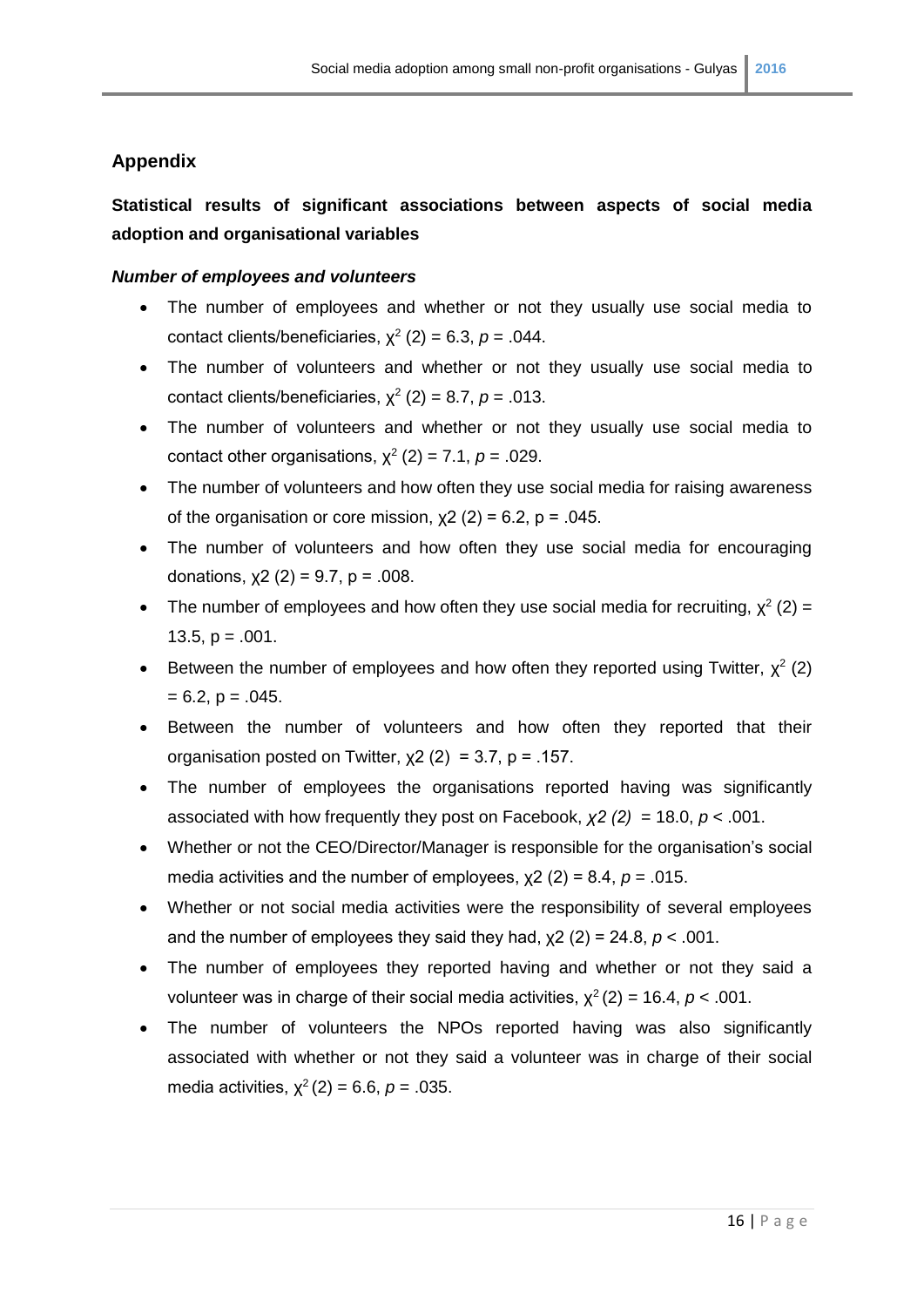#### *Age of employees, volunteers and clients:*

- There was a significant association between age of employees and whether or not social media was typically used to communicate with the general public,  $\chi^2(2)$ = 7.5, *p*  $=.023.$
- There was an association between the age of volunteers and whether or not social media is typically used to communicate with clients,  $\chi^2(2) = 7.6$ ,  $p = .0.22$ .
- The average age of the volunteers and whether or not there were several employees in charge of social media activities,  $\chi^2(2) = 13.7$ ,  $p = .001$ .

#### *Types of financing:*

- Whether or not membership fees/subscriptions are the most important source of financial stability and whether or not they usually use social media to contact clients/beneficiaries,  $\chi^2$  (1) = 5.9,  $p = .017$ .
- Whether or not membership fees/subscriptions are the most important source of financial stability and whether or not they usually use social media to contact members of their own organisation,  $\chi^2$  (1) = 6.5, *p* = .019.
- Whether or not grants or core funding are the most important source of financial stability and whether or not they usually use social media to contact other organisations,  $\chi^2$  (1) = 5.3,  $p = .028$ .
- Whether or not the main source of financial sustainability are donations and fundraising activities and whether or not the responsibility for social media activities lay with several employees,  $x^2$  (2) = 8.0, p = .005.
- Between how often organisations reported using social media for encouraging donations and whether or not they said donations and fundraising activities are their most important source for financial stability,  $x^2$  (1) = 16.3, p < .001.
- Whether or not the main source of financial sustainability are donations and fundraising activities and whether or not the responsibility for social media activities lay with several employees,  $\chi^2(2) = 8.0$ ,  $p = .005$ .

#### *Governance:*

• There was a significant association between how the organisation was governed by and whether they typically communicated with clients via social media,  $\chi$ 2 (2) = 7.3, p  $=.026.$